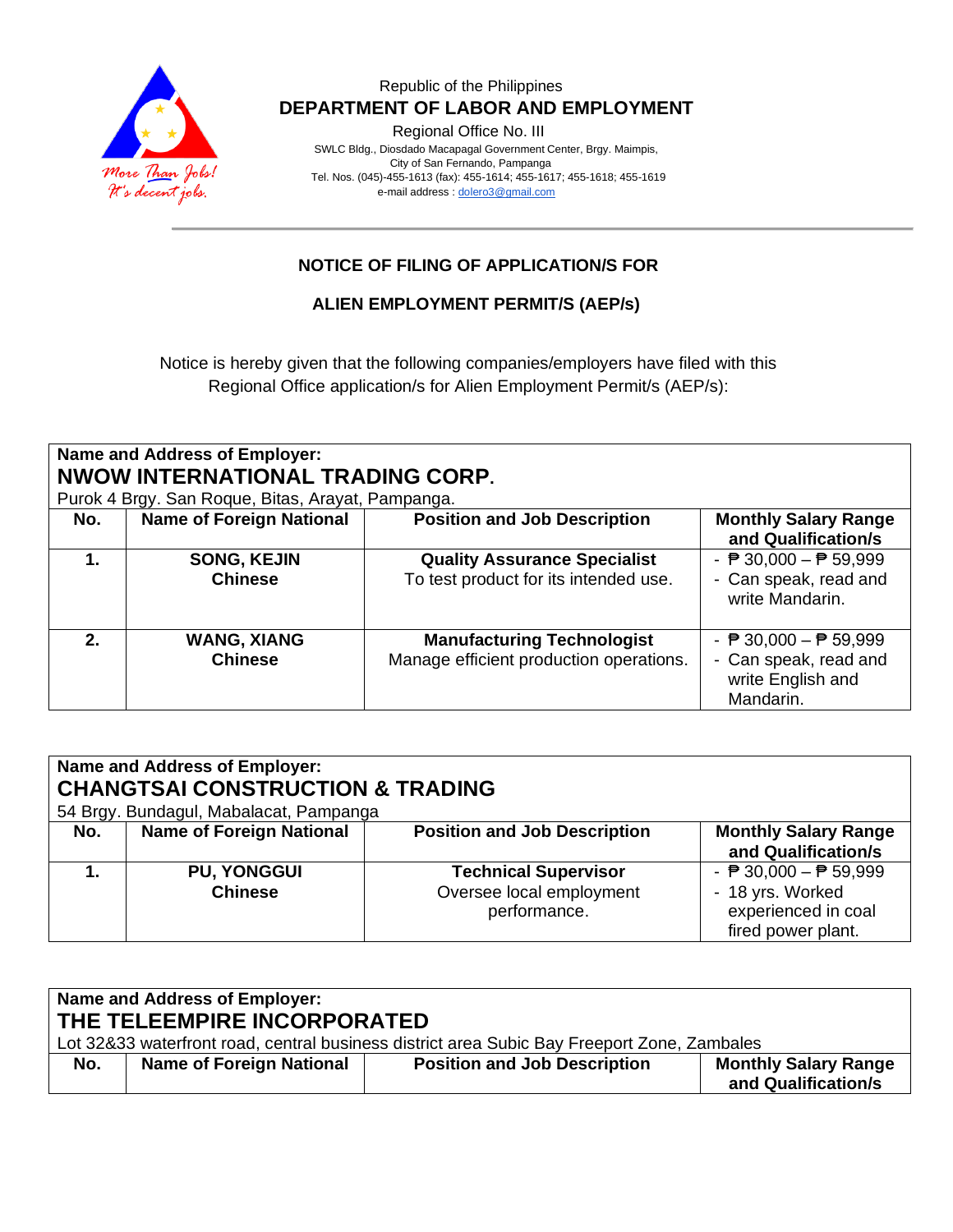

## Republic of the Philippines  **DEPARTMENT OF LABOR AND EMPLOYMENT**

Regional Office No. III

 SWLC Bldg., Diosdado Macapagal Government Center, Brgy. Maimpis, City of San Fernando, Pampanga Tel. Nos. (045)-455-1613 (fax): 455-1614; 455-1617; 455-1618; 455-1619 e-mail address [: dolero3@gmail.com](mailto:dolero3@gmail.com)

| 1.               | LI, WANLI<br><b>Chinese</b>                  | <b>Customer Service Representative</b><br>Manage incoming calls, identify<br>customer's highly specialized needs. | - $\overline{P}$ 30,000 - $\overline{P}$ 59,999<br>- Computer literate,<br>fluent in mandarin. |
|------------------|----------------------------------------------|-------------------------------------------------------------------------------------------------------------------|------------------------------------------------------------------------------------------------|
| 2.               | <b>THASINDO, VIVIAN</b><br><b>Indonesian</b> | <b>Customer Service Representative</b><br>Manage incoming calls, identify<br>customer's highly specialized needs. | - $\overline{P}$ 30,000 - $\overline{P}$ 59,999<br>- Computer literate,<br>fluent in mandarin. |
| 3.               | <b>PU, HONGRUI</b><br><b>Chinese</b>         | <b>Customer Service Representative</b><br>Manage incoming calls, identify<br>customer's highly specialized needs. | - $\overline{P}$ 30,000 - $\overline{P}$ 59,999<br>- Computer literate,<br>fluent in mandarin. |
| $\overline{4}$ . | QIN, ZHENZHANG<br><b>Chinese</b>             | <b>Customer Service Representative</b><br>Manage incoming calls, identify<br>customer's highly specialized needs. | - $\overline{P}$ 30,000 - $\overline{P}$ 59,999<br>- Computer literate,<br>fluent in mandarin. |
| 5.               | <b>HUANG, JIAN</b><br><b>Chinese</b>         | <b>Customer Service Representative</b><br>Manage incoming calls, identify<br>customer's highly specialized needs. | - $P$ 30,000 - $P$ 59,999<br>- Computer literate,<br>fluent in mandarin.                       |
| 6.               | <b>CHEN, PENG</b><br><b>Chinese</b>          | <b>Customer Service Representative</b><br>Manage incoming calls, identify<br>customer's highly specialized needs. | - $\overline{P}$ 30,000 - $\overline{P}$ 59,999<br>- Computer literate,<br>fluent in mandarin. |
| 7.               | <b>ZHI, KONG</b><br><b>Chinese</b>           | <b>Customer Service Representative</b><br>Manage incoming calls, identify<br>customer's highly specialized needs. | - $\overline{P}$ 30,000 - $\overline{P}$ 59,999<br>- Computer literate,<br>fluent in mandarin. |

| Name and Address of Employer:           |                                 |                                                                                   |                                                 |
|-----------------------------------------|---------------------------------|-----------------------------------------------------------------------------------|-------------------------------------------------|
| <b>REFIT ELECTRONIC TECHNOLOGY INC.</b> |                                 |                                                                                   |                                                 |
|                                         |                                 | Lot IL-2 bldg. B 4.5 & bldg. C g/f Subic Bay Gateway Park Phase 2, SBFZ, Zambales |                                                 |
| No.                                     | <b>Name of Foreign National</b> | <b>Position and Job Description</b>                                               | <b>Monthly Salary Range</b>                     |
|                                         |                                 |                                                                                   | and Qualification/s                             |
| $\mathbf 1$ .                           | <b>WANG, ZHENGXIN</b>           | <b>Warehouse Supervisor</b>                                                       | - $\overline{P}$ 30,000 - $\overline{P}$ 59,999 |
|                                         | <b>Chinese</b>                  | Analyze shipment log, maintain, and                                               | - Can speak, read and                           |
|                                         |                                 | oversee inventory and supplies.                                                   | write Mandarin.                                 |
|                                         |                                 |                                                                                   |                                                 |
| $2-$                                    | YANG, YONGFENG                  | <b>Quality Control Supervisor</b>                                                 | - $\overline{P}$ 30,000 - $\overline{P}$ 59,999 |
|                                         | <b>Chinese</b>                  | To check the end product for its                                                  | - Can speak, read and                           |
|                                         |                                 | intended use.                                                                     | write Mandarin.                                 |
|                                         |                                 |                                                                                   |                                                 |